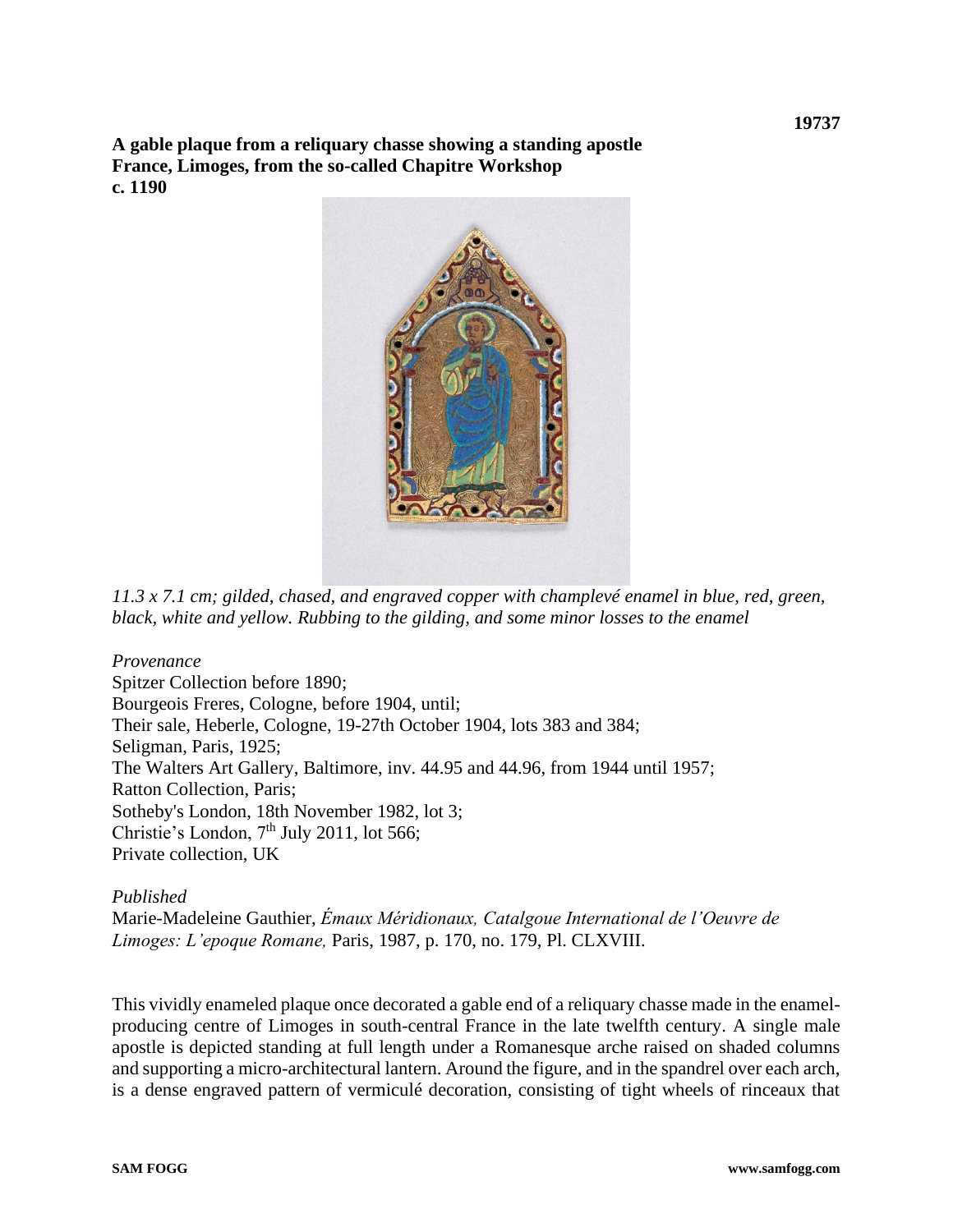flower into foliate sprays. Semicircular fans extend in from the entire perimeter in a series of contrasting colours.

Neither the provenance history nor the iconography allows for a further identification of this object. Since the apostle depicted on this gable is not accompanied by any attributes apart from the scroll that he holds, it is not possible to identify him further or to suggest an identification of the relics that the original chasse would have contained. The demand for enamels from Limoges in the Middle Ages encouraged the workshops there to create reliquaries decorated by generic biblical imagery which would have worked with a large number of relics (fig. 1). Thus, many of the surviving Limoges objects, just as this one, do not give us many clues about their original setting or the relics that they would have contained. Nonetheless, these relics would have been venerated by both the local community and by pilgrims that were encouraged to travel large distances in order to be in the presence of their miraculous properties.

Stylistically, the stocky physique of the apostle, his heavy, stylized drapery, and his facial features are closely related to a group of objects that have been attributed to a circle of goldsmiths known by the provisional name 'Chapitre workshop', active by around  $1180$  in Limoges.<sup>1</sup> The use of colour in this plaque is distinctive in that the workshop employed a rich palette and even used blue pigment to enhance the engraved face and large feet of the apostle. Closely related plaques, certainly made in the same workshop at around the same date, include an example formerly in the Brummer collection, Zurich and another in the Fundacion Lazaro Galdaro Galdiano, Madrid (fig. 2 - 3). A complete chasse of related stylistic treatment is preserved in the Metropolitan Museum of Art, New York (fig. 1).

The present plaque bears witness to the long-lasting hegemony of the enameling production of the  $12<sup>th</sup>$  to the 14<sup>th</sup> century in the geographic region of Limoges. This specialization was a result of profound demand, first from a regional area and later from a far wider geographic area, for sacred objects crafted in the enameling workshops of Limoges.

## *Related Literature*

Boehm, Barbara Drake, Taburet-Delahaye, Elisabeth. *Enamels of Limoges, 1100 – 1350*. Metropolitan Museum of Art: New York, 1996. Biron, Isabelle, Dandridge, Pete, Wypski, Mark. *Enamels of Limoges 1100 – 1350*. Metropolitan Museum of Art: New York, 1996, pp. 48 – 196. Gauthier, Marie-Madeleine. 'A Limoges Champleve Book-Cover in the Gambier-Parry Collection.' *The Burlington Magazine*. March,1967, pp. 151 – 157. Marie-Madeleine Gauthier, *Émaux Méridionaux, Catalgoue International de l'Oeuvre de Limoges: L'epoque Romane,* Paris, 1987, p. 170, no. 179, Pl. CLXVII. Stratford, Neil. *Medieval Enamels: Masterpieces from the Kier Collection*. Pindar Print: Scarborough, 1981, pp. 22 – 23. Thoby, Paul. *Les Croix Limousines de la fin du XII siècle au debut du XIV siècle*. Paris, 1953.

<sup>1</sup> Marie-Madeleine Gauthier, *Émaux Méridionaux, Catalgoue International de l'Oeuvre de Limoges: L'epoque Romane,* Paris, 1987, p. 170, no. 179, Pl. CLXVIII.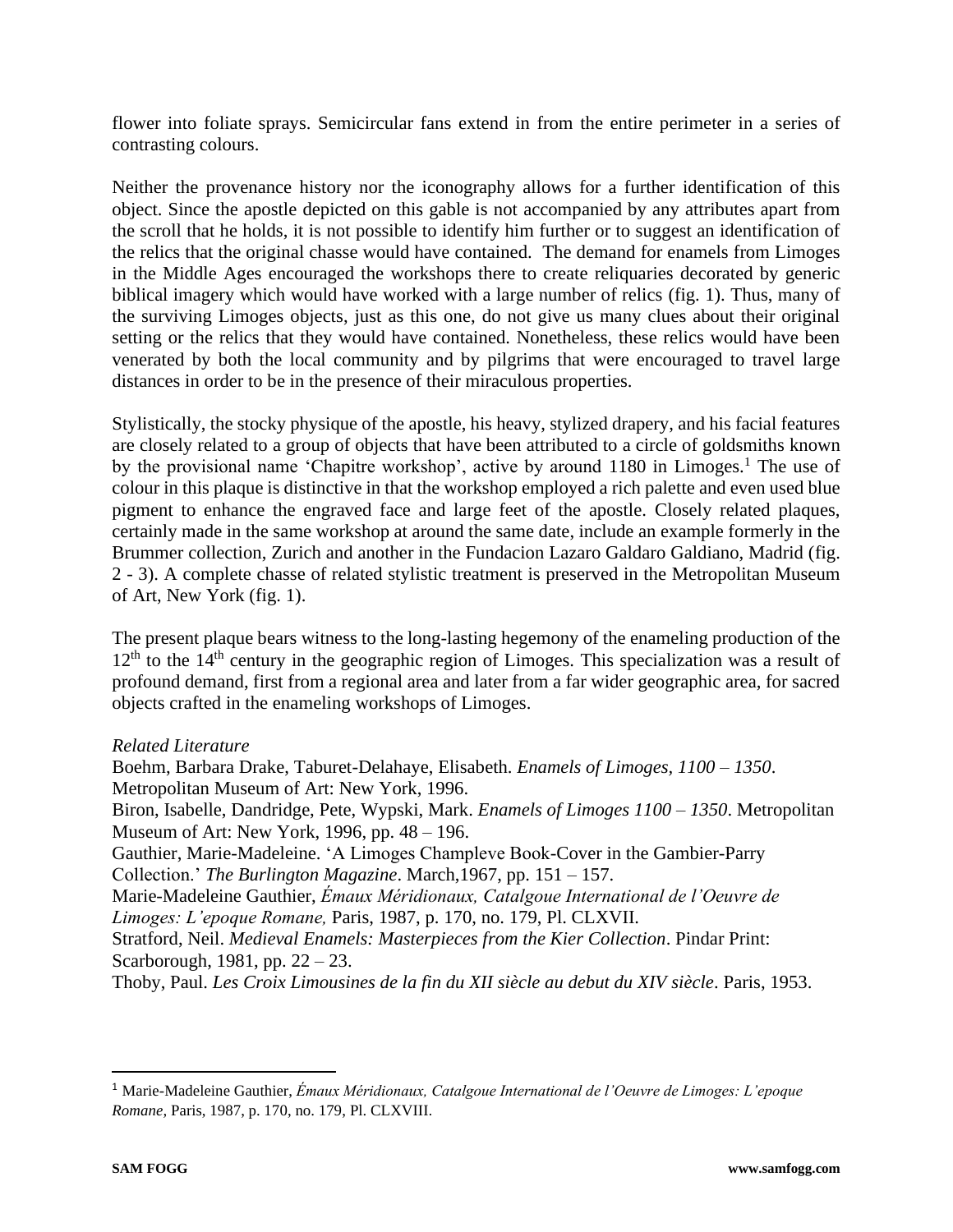

Fig. 1 A chasse with the Crucifixion and Christ in Majesty France, Limoges c. 1190 16.7 x 21 x 8.4 cm New York, Metropolitan Museum of Art, inv. 41.100.155